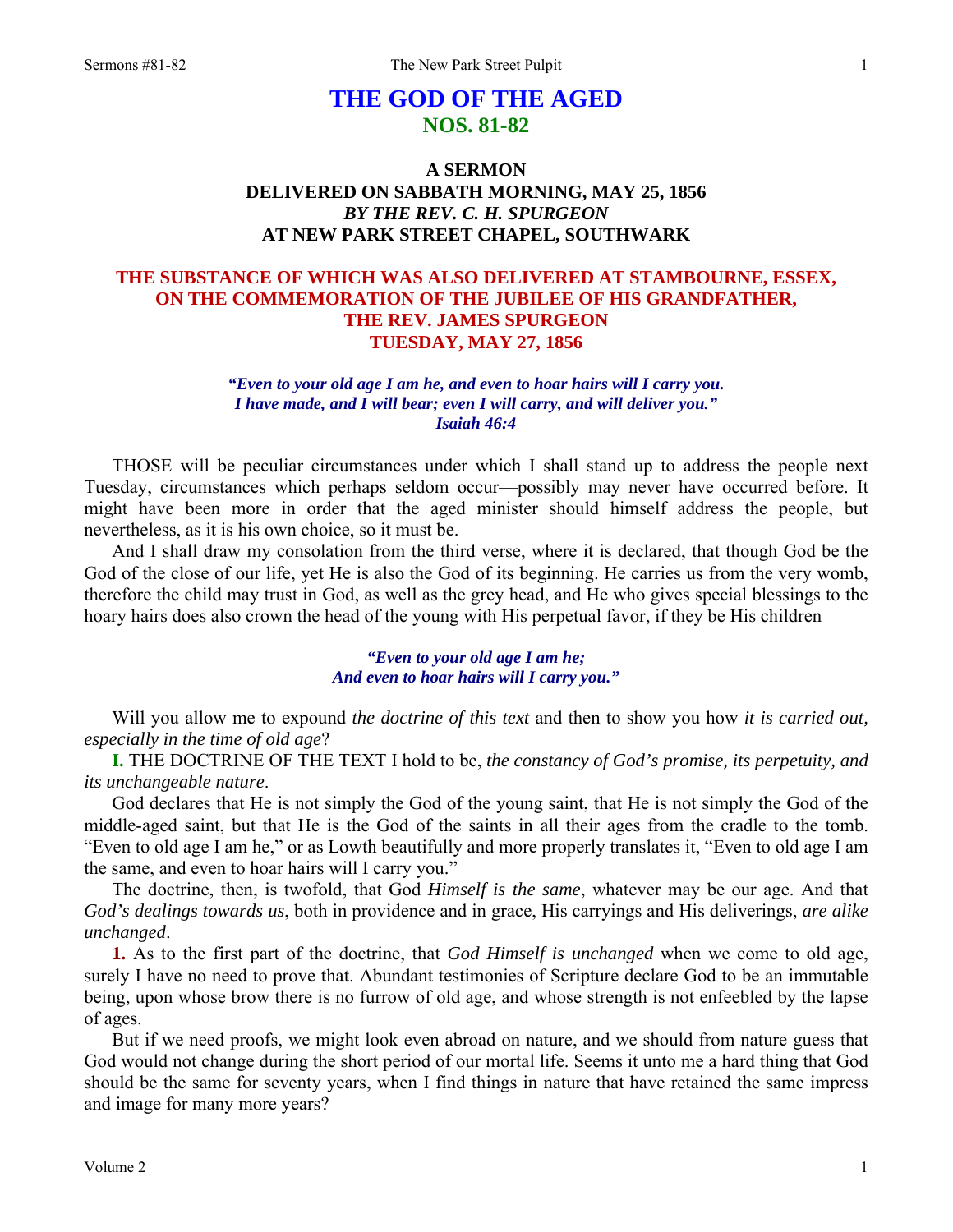Behold the sun! The sun that led our fathers to their daily labor, lights us still. And the moon by night is unchanged—the selfsame satellite, glittering with the light of her master, the sun. Are not the rocks the same? And are there not many ancient trees, which remain well-nigh the same for multitudes of years and outlive centuries?

Is not the earth, for the most part, the same? Have the stars lost their light? Do not the clouds still pour their rain upon the earth? Does not the ocean still beat with its one great pulse of ebb and flow? Do not the winds still howl or breathe in gentle gales upon the earth? Does not the sun still shine? Do not plants grow as heretofore?

Has the harvest changed? Has God forgotten His covenant of day and night? Has He yet brought another flood upon the earth? Does it not still stand in the water and out of the water? Surely, then, if changing nature, made to pass away in a few more years and to be "dissolved with fervent heat," remains the same through the cycles of seventy years, may we not believe that God, who is greater than nature, the Creator of all worlds, would still remain the same God, through so brief a period? Does not that suffice?

Then we have another proof. Had we a new God, we should not have the Scriptures. Had God changed, then we should need a new Bible. But the Bible which the infant reads is the Bible of the grey head. The Bible which I carried with me to my Sunday school, I shall sit in my bed to read, when, hoary-headed, all strength shall fail save that which is divine.

The promise which cheered me in the young morning of life, when first I consecrated myself to God, shall cheer me when my eyes are dim with age, and when the sunlight of heaven lights them up, and I see bright visions of far-off worlds, where I hope to dwell forever.

The Word of God is still the same, there is not one promise removed. The doctrines are the same. The truths are the same. All God's declarations remain unchanged forever. And I argue, from the very fact that God's Book is not affected by years, that God Himself must be immutable and that His years do not change Him.

Look at our worship—is not that the same? Oh! hoary heads! well can you remember how you were carried to God's house in your childhood and you heard the same hymns that now you hear. Have they lost their savor? Have they lost their music? At times, when prayer is offered, you remember that your ancient pastor prayed the same petition fifty years ago, but the petition is as good as ever. It is still unchanged.

It is the same praise, the same prayer, the same expounding, the same preaching. All our worship is the same. And with many it is the same house of God, where first they were dedicated to God in baptism. Surely, my brethren, if God had changed, we should have been obliged to make a new form of worship. If God had not been immutable, we should have needed to have sacrificed our sacred service to some new method. But since we find ourselves bowing like our fathers, with the same prayers, and chanting the same psalms, we rightly believe that God Himself must be immutable.

But we have better proofs than this that God is still unchanged. We learn this *from the sweet experience of all the saints*. They testify that the God of their youth is the God of their later years. They own that Christ "has the dew of his youth." When they first saw Him, as the bright and glorious Immanuel, they thought Him "altogether lovely." And when they see Him now, they see not one beauty faded and not one glory departed. He is the selfsame Jesus.

When they first rested themselves on Him, they thought His shoulders strong enough to carry them. And they find those shoulders still as mighty as ever. They thought at first His heart did melt with love and that His heart was beating high with mercy, and they find it still the same. God is unchanged and therefore, they "are not consumed."

They put their trust in Him, because they have not yet marked a single alteration in Him. His character, His essence, His being, and His deeds are all the same. And moreover, to crown all, we cannot suppose a God, if we cannot suppose an immutable God. A God who changed would be no God. We could not grasp the idea of deity if we once allowed our minds to take in the thought of mutability.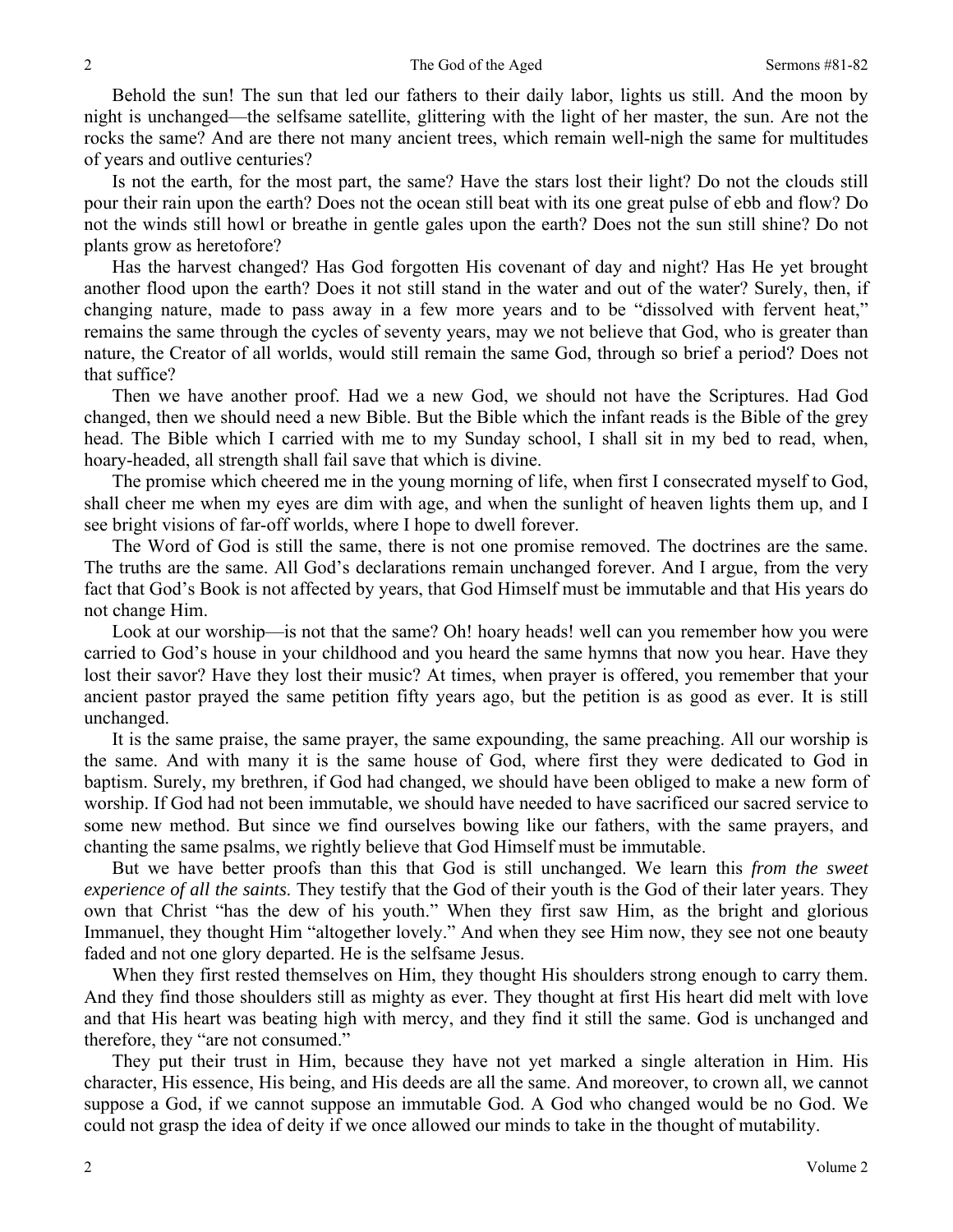From all these things, then, we conclude that, "even from old age he is the same, and that even to hoar hairs He will carry us."

**2.** The other side of the doctrine is this, not only that God is *the same in His nature*, but that He is *the same in His dealings.* That He will carry us the same, that He will deliver us the same, that He will bear us the same as He used to do. And here also we need scarcely to prove to you that God's dealings towards His children are the same, especially when I remind you that God's promises are made not to ages, but to people, to persons, and to men.

It has been recently declared by some ministers that certain ages are more likely to be converted than other ages. We have heard persons state that should a man outlive thirty years of life, if he has heard the Gospel, he is not at all likely to be saved. But we believe a more palpable, bare-faced lie was never uttered in the pulpit, for we have, ourselves, known multitudes who have been saved at forty, fifty, sixty, seventy, and even bordering on the grave at eighty.

We find some promises in the Bible made to some particular conditions, but the main, the great, the grand promises, are made to sinners as sinners. They are made to the elect, to the chosen ones, irrespective of their age or condition. We hold that the man who is old can be justified in the same way as the man who is young. That the robe of Christ is broad enough to cover the strong full-grown man as well as the little child.

We believe the blood of Christ avails to wash out seventy years, as well as seventy days of sin, that "with God there is no respect of persons," that all ages are alike to Him, and that "whosoever cometh unto Christ, he will in nowise cast out," and sure we are that all the good things of the Bible are as good at one time as at another.

The perfect robe of righteousness that I wear, will that change by years? The sanctification of the Spirit, will that be destroyed by years? The promises, will they totter? The covenant, will that be dissolved? I can suppose that the everlasting hills shall melt. I can dream that the eternal mountains shall be dissolved, like the snow upon their peaks. I can conceive that the ocean may be licked up with tongues of forked flame. I can suppose the sun stopped in its career. I can imagine the moon turned into blood. I can conceive the stars falling from the vault of night. I can imagine "the wreck of nature and the crash of worlds." But I cannot conceive the change of a single mercy, a single covenant blessing, a single promise, or a single grace, which God bestows upon His people, for I find every one of them in itself stamped with immutability, and I have no reason to put this merely upon guess-work.

I find, when I turn over the whole Bible, that the experience of the saints, one thousand, two thousand, three thousand years ago, was just the same as the experience of the saints now. And if I find God's mercy is unchanged from David's time till mine, can I conceive that God, who lasts the same for thousands, would change during the brief period of seventy? Nay, still we hold that He will carry us and He will bear us in old age as well as in our youth.

But besides that, we have living witnesses, living testimonies. I could fetch up from the ground floor of this place, and from the galleries, not one or two, but twenty, yea, a hundred living witnesses, who, rising up, would tell you that God does carry them now as He did of old, and that He still does bear them.

I need not appeal to my friends, or they would stand up in their pews, and with the tears trickling down their cheeks, they would say, "Young men, young women, trust your God. He has not forsaken me!" I find that,

> *"Even down to old age, all His people* **do** *prove, His sovereign, eternal, unchangeable love; And when hoary hairs do their temples adorn, Like lambs they now still in His bosom are borne."*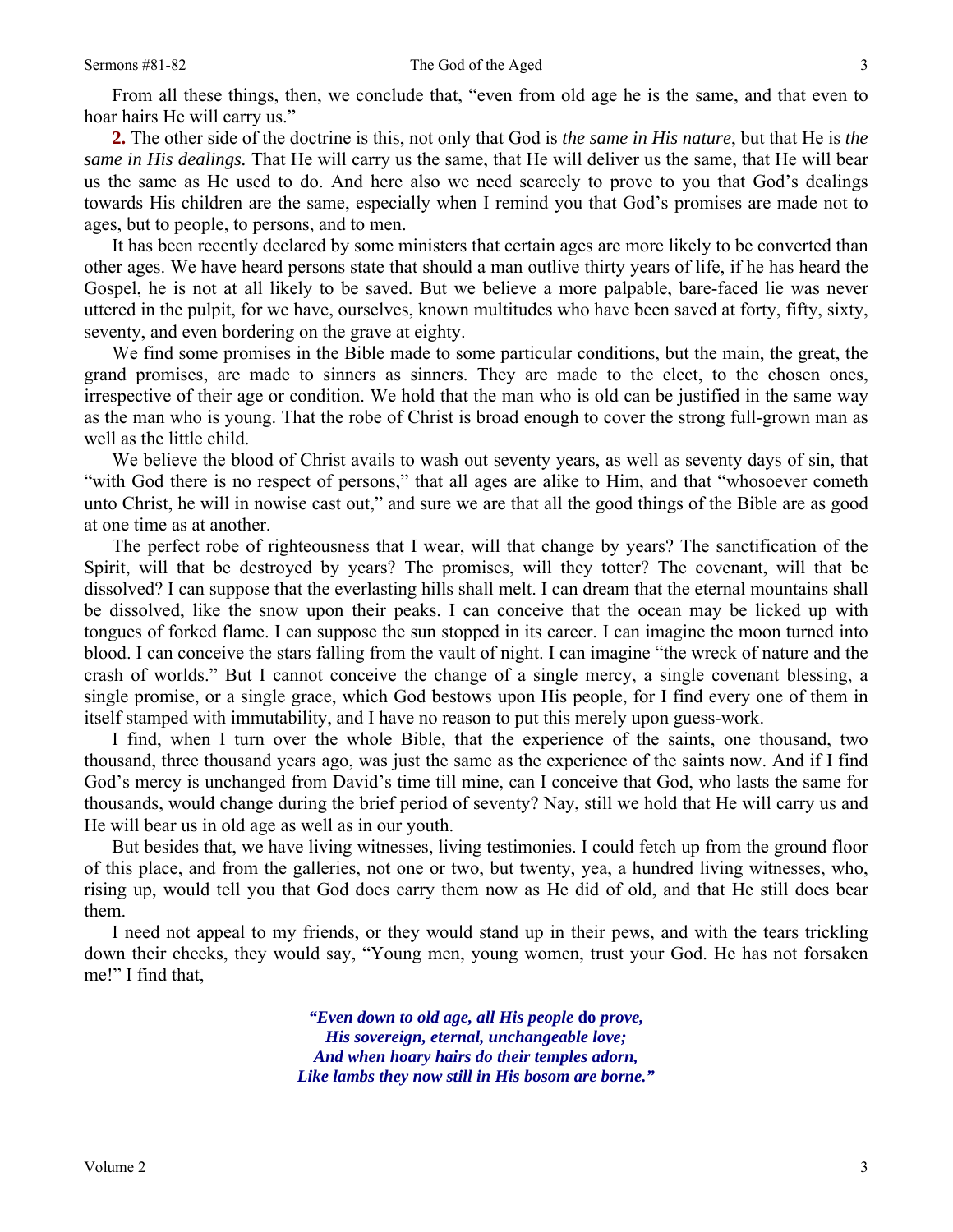Ask yon aged friend, ask any aged Christian, whether he finds God has in the least forsaken him, and you will see him shake his head and hear him say, "O young man, if I had another seventy years to live, I would trust Him still, for I have not found Him fail all the way that the Lord God has led me. Not one promise has failed, but all has come to pass."

And I think I see him lifting up his hands in the midst of the assembly and saying, "I have nothing to regret but my sin. If I had to live over again, I should only want to put myself into the hands of the same Providence, to be led and directed by the selfsame grace." Beloved, we need not prove to you farther, for living witnesses testify that God carries out His promise, "I have made and will bear; even I will carry and deliver you."

**II.** But now we come to our real subject, which is, to consider THE TIME OF OLD AGE AS A SPECIAL PERIOD, and to mark, therefore, the constancy of divine love—that God bears and succors His servants in their later years.

I cannot imagine or dream that I need offer any apology for preaching to aged people. If I were in sundry stupid circles where people call themselves ladies and gentlemen, and always want to conceal their ages, I might have some hesitation. But I have nothing to do with that here. I call an old man, an old man and an old woman, an old woman, whether they think themselves old or not is nothing to me. I guess they are, if they are getting anyway past sixty, on to seventy or eighty. Old age is *a time of peculiar memories, of peculiar hopes, of peculiar concerns, of peculiar blessedness, and of peculiar duties*. And yet in all this, God is the same, although man be peculiar.

**1.** First, *old age is a time of peculiar memory*. In fact, it is the age of memory. We young men talk of remembering such and such things a certain time ago. But what is our memory, compared to our father's? Our father looks back on three or four times the length of time over which we cast our eyes.

What a peculiar memory the old man has! How many joys he can remember! How many times has his heart beat high with rapture and blessedness! How many times has his house been gladdened with plenty! How many harvest homes has he seen! How many treadings of the vintage!

How many times has he heard the laugh run round the fireplace! How many times have his children shouted in his ear and rejoiced around him! How many times have his own eyes sparkled with delight! How many hill Mizars has has he seen! How many times has he had sweet banqueting with the Lord! How many periods of communion with Jesus! How many hallowed services has he attended! How many songs of Zion has he sung! How many answered prayers have gladdened his spirit! How many happy deliverances have made him laugh for joy!

When he looks back, he can string his mercies together by the thousand! and looking upon them all, he can say, though he will think of many troubles that he has had to pass through, "Surely, goodness and mercy have followed me all the days of my life." God has been with him to hoary hairs and even to old age He has carried him. His joys he looks back upon as proofs of God's constancy.

And how many griefs has he had! How many times has that old man been to the chamber of sickness! How many times has that aged sister been stretched on the bed of affliction! How many diseases can he or she look back upon! How many hours of bitter travail and pain! How many seasons of trouble, infirmity, and approachings to the grave! How many times has the old man tottered very near that brook from which no traveler can return! How many times has he had the Father's rod upon his shoulders! And yet, looking back upon all, he can say, "Even to old age he is the same; and even to hoary hairs he hath carried me."

How frequently, too, has that old man gone to the grave where he has buried many he has loved? There, perhaps, he has laid a beloved wife and he goes to weep there. Or the husband sleeps, while the wife is yet alive. Sons and daughters, too, that old man can remember—snatched away to heaven almost as soon as they were born. Or perhaps permitted to live until their prime and then cut down just in their youthful glory.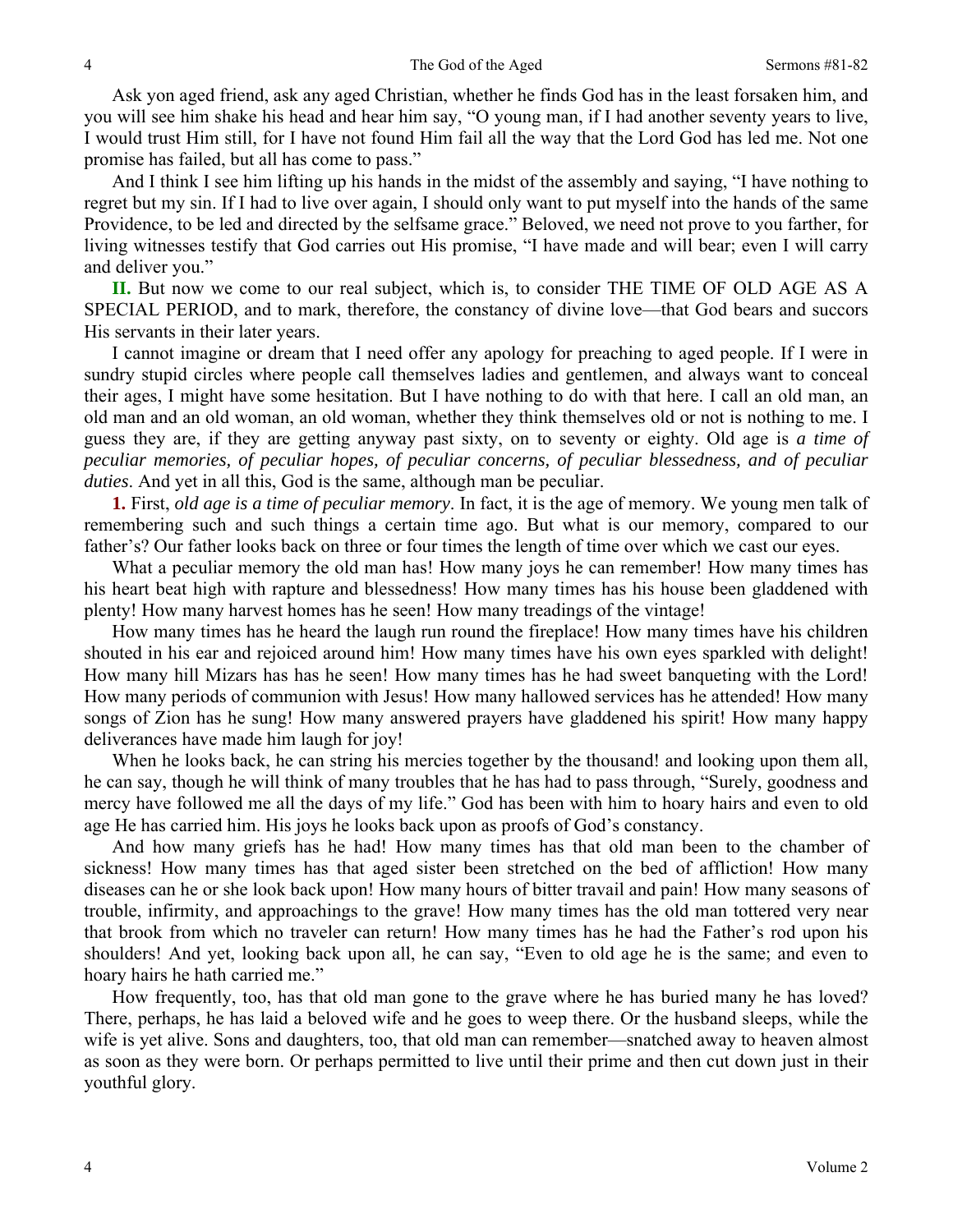#### Sermons #81-82 The God of the Aged

How many of the old friends he has welcomed to his fireside has he buried? How frequently has he been forced to exclaim, "Though friends have departed, yet 'there is a friend who sticketh closer than a brother,' on Him I still trust and to Him I still commit my soul."

And mark, moreover, how many times temptation has shattered that venerable saint! How many conflicts has he had with doubts and fears! How many wrestlings with the enemy! How often he has been tempted to forsake his faith! How frequently he has had to stand in the thickest part of the battle, but yet he has been preserved by mercy and not quite cut down.

He has been enabled to persevere in the heavenly road. How travel-sore are his feet! How blistered by the roughness of the way. But he can tell you, that notwithstanding all these things, Christ has, "kept him till this day and will not let him go," and his conclusion is, "even to old age God has been the same and even to hoary hairs He has carried him."

There is one sad reflection which we are obliged to mention when we look upon the bald head of the aged saint and that is, how many sins he has committed! Ah! my beloved, however pure may have been your lives, you will be obliged to say, "Oh! how have I sinned, in youth, in middle age, and even when infirmities have gathered around me! Would to God I had been holy! How often have I forsaken God! How frequently have I wandered from Him!

"Alas! how often have I provoked Him! How frequently have I doubted His promises, when I had no cause whatever to distrust Him! How frequently has my tongue sinned against my heart! How constantly have I violated all I knew to be good and excellent! I am forced to say now, in my grey old age,

> *"Nothing in my hands I bring, Simply to Thy cross I cling.*

"I am still,

### *"A monument of grace, A sinner saved by blood.*

"I have no hope now save in the blood of Christ, and can only wonder how it is that Christ could have preserved me so long. Truly, I can say, 'Even to old age He is the same, and even to hoary hairs He has carried me."

**2.** The aged man, too, has *peculiar hopes*. He has no such hopes as I or my young friends here. He has few hopes of the future in this world. They are gathered up into a small space and he can tell you, in a few words, what constitutes all his expectation and desire.

But he has one hope and that is the very same which he had when he first trusted in Christ. It is a hope "undefiled, that fadeth not away, reserved in heaven for them that are kept by the power of God through faith unto salvation." Let me talk a little of that hope and you will see from it that the Christian is the same as ever he was, and even down to hoary hairs God deals the same with him.

My venerable brother, what is the *ground* of your hope? Is it not the same as that which animated you when you were first united with the Christian church? You said then, "My hope is in the blood of Jesus Christ." I ask you, brother, what's your hope now, and I am sure you will answer, "I do not hope to be saved because of my long service, nor because of my devotedness to God's cause."

> *"All my hope on Christ is staid, All my help from Him I bring: He covers my defenseless head With the shadow of His wing."*

And my brother, what is *the reason* of your hope? If you are asked what reason you have to believe you are a Christian, you will say, "The selfsame reason I gave at the church meeting." When I came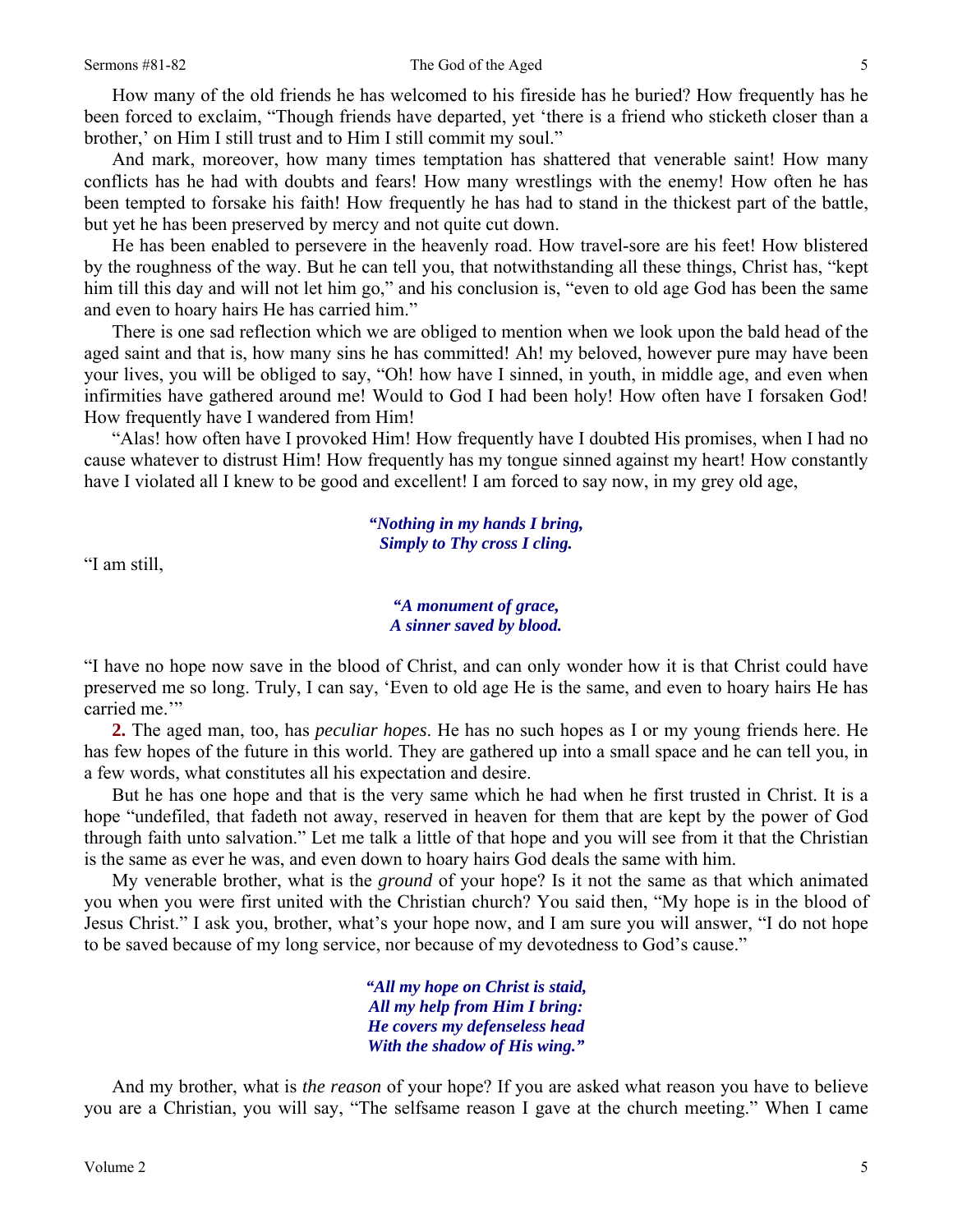before it, I said, then, "I believe myself to be a child of God, because I feel myself to be a sinner and God has given me grace to put my trust in Jesus."

I think that is all the reason you have to believe yourself a child of God now. At times you have some evidence, as you call it, but there are hours when your graces and virtues are obscured and you cannot see them, for gloomy doubts prevail, and you will confess, I am sure, that the only way to get rid of your doubts will be to come and say, again,

> *"A guilty, weak and helpless worm, On Christ's kind arms I fall; He's still my strength and righteousness, My Savior and my all."*

And *the object or end* of hope, is not that the same? What was your hope when you first went to the wicket gate? Why, your hope was that you might arrive at the land of the blessed. And is it not the same now? Is your hope of heaven changed? Do you wish for anything else or for anything better? "No," you will say, "I thought when I started, I should one day be with Jesus. That is what I expect now. I feel that my hope is precisely the same. I want to be with Jesus, to be like Him, and to see Him as He is."

And is not *the joy* of that hope just the same? How glad you used to be when your minister preached about heaven, and told you of its pearly gates and streets of shining gold! And has it lost any of its beauty in your eyes now? Do you not remember, that in your father's house, at family prayer, one night, they sang,

> *"Jerusalem, my happy home, Name, ever dear to me! When shall my labors have an end In joy, and peace, and Thee"?*

Can you not sing that now? Do you want any other city besides Jerusalem? Do you remember how they used to rise up sometimes in the house of God, when you were children and sing,

### *"On Jordan's stormy banks I stand, And cast a wishful eye!"*

Will not that hymn do for you now even better than it did for you then? You can now sing it, as your old father used to sing it, with a firm heart and yet with a quivering lip. The hope that ravished you then, ravishes you now. You start at the same watchword. Heaven is your home still.

> *"There your best friends, your kindred dwell, There, God your Saviour reigns."*

Does not all this prove, again, that though our hopes are somewhat more contracted than they were, yet, "God is still the same and even to hoary hairs he will carry us"?

**3.** Again, old age is a time of *peculiar solicitude*. An old man is not anxious about many things, as we are, for he has not so many things for which to concern himself. He has not the cares of starting in business, as he once had. He has no children to launch out in business. He has not to cast his anxious eyes on his little family.

But his solicitude has somewhat increased in another direction. He has more solicitude about his bodily frame than he once had. He cannot now run as he used to do, but he must walk with more sober gait. He fears every now and then that the pitcher will be "broken at the cistern," for "the noise of the grinders is low."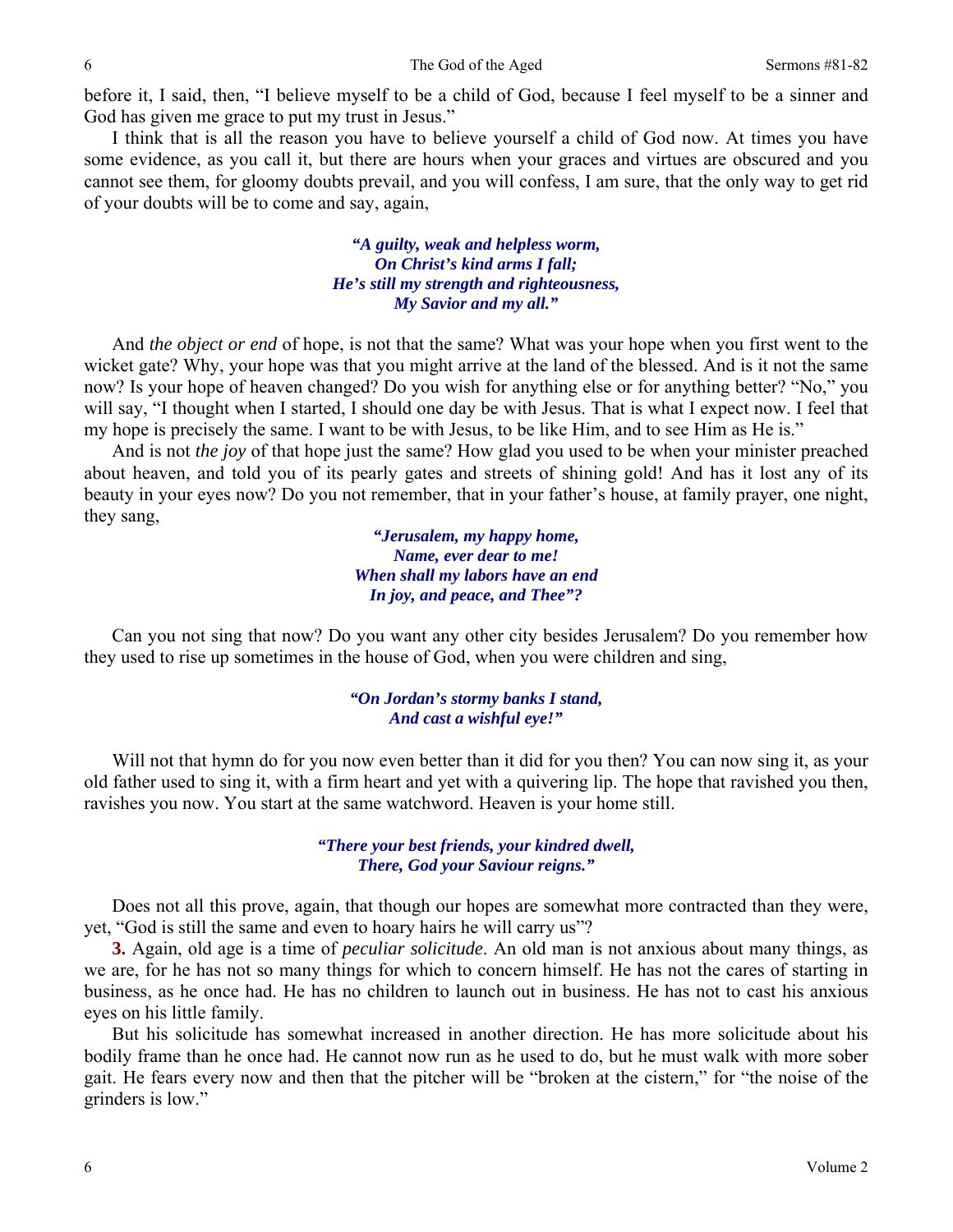#### Sermons #81-82 The God of the Aged

He has no longer that strength of desire he once possessed, his body has begun to totter, to shake, and to quiver. The old tenement has stood these fifty years and who expects a house to last forever? A bit of mortar has gone off from one place and a lath out of another. And when a little wind comes to shake it about, he is ready to cry out, "The earthly house of my tabernacle is about to be dissolved."

But I told you before, this peculiar solicitude is but another proof of divine faithfulness, for now that you have little pleasure in the flesh, do you not find that God is just the same? And that though the days are come when you can say, "I have no pleasure in *them*," yet the days have not come when you can say, "I have no pleasure in *him*," but on the contrary,

> *"Though all created streams are dry, His goodness is the same. With this you still are satisfied, And glory in His name."*

If He had only been your God when you were a strong young man, you might have thought that He loved you for what you could do for Him. But now you have become a poor worn-out pensioner, have you any better proof that He is an unchanging God, because He loves you when you can do so little for Him? I tell you, even your bodily pains are but proofs of His love, for He is taking down your old tenement stick by stick, and is building it up again in brighter worlds, never to be taken down any more.

And remember, too, there is another solicitude—a failure of mind as well as of body. There are many remarkable instances of old men, who have been as gifted in their old age as in their youth. But with the majority, the mind becomes somewhat impaired, especially the memory. They cannot remember what was done yesterday, although it is a singular fact that they can remember what was done fifty, sixty, or seventy years ago.

They forget much which they would wish to remember. But still they find that their God is just the same. They find that His goodness does not depend on their memory. That the sweetness of His grace does not depend upon their palate. When they can remember but little of the sermon, they still feel that it leaves as good an impression on their heart as when they were strong in their memories. And thus they have another proof that God, even when their mind fails a little, carries them down to their hoar hairs, their old age, and that to them He is ever the same.

But the chief solicitude of old age is death. Young men may die soon. Old men *must* die. Young men, if they sleep, sleep in a siege. Old men, if they sleep, sleep in an attack, when the enemy has already made a breach and is storming the castle. A grey-headed old sinner is a grey-bearded old fool, but an aged Christian is an aged wise man.

But even the aged Christian has peculiar concerns about death. He knows he cannot be a long way from his end. He feels that, even in the course of nature, apart from what is called accidental death, there is no doubt but in a few more years he must stand before his God. He thinks he may be in heaven in ten or twenty years, but how short do those ten or twenty years appear! He does not act like a man who thinks a coach is a long way off and he may take his time. But he is like one who is about to go a journey and hears the post-horn blowing down the street, and he is getting ready.

His one solicitude now is to examine himself whether he is in the faith. He fears that if he is wrong now, it will be terrible to have spent all his life dabbling in profession, and to find at last that he has got nothing for his pains, except a mere empty name, which must be swept away by death. He feels now how solemn a thing the Gospel is. He feels the world to be as nothing. He feels that he is near the bar of doom.

But still, beloved, mark God's faithfulness is the same. For if he be nearer death, he has the sweet satisfaction that he is also nearer heaven. And if he has more need to examine himself than ever, he has also more evidence whereby to examine himself, for he can say, "Well, I know that on such and such an occasion the Lord heard my prayers. At such and such a time He manifested Himself to me, as He did

7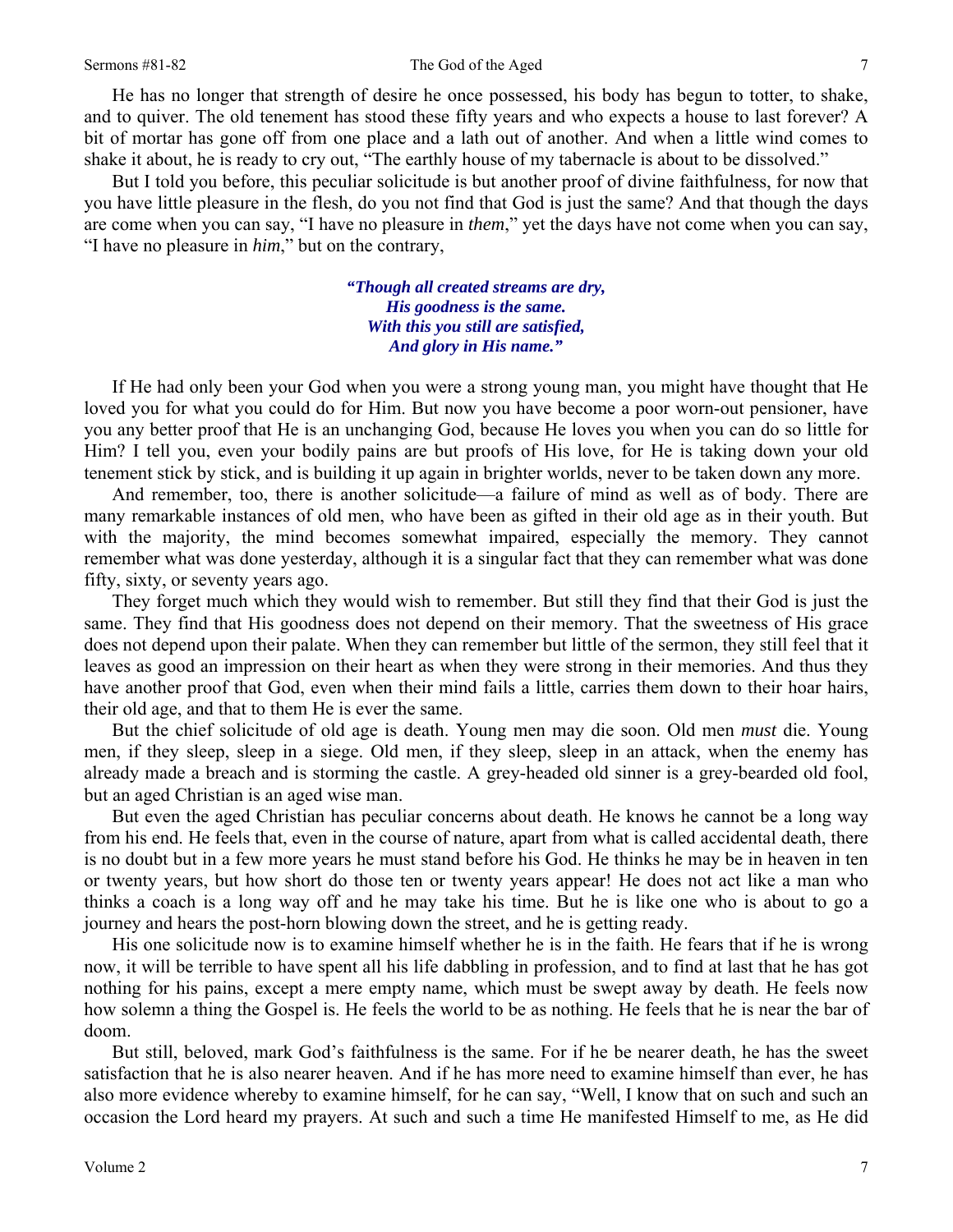not unto the world," and though examination presses more upon the old, they still have greater materials for it. And here again is another proof of this grand truth, "Even unto old age I am the same," says God, "and even to hoar hairs will I carry you."

**4.** And now, once more, old age has its *peculiar blessedness*. Some time ago I stepped up to an old man whom I saw when preaching at an anniversary, and I said to him, "Brother, do you know, there is no man in the whole chapel I envy so much as you." "Envy me," he said, "why, I am eighty-seven." I said, "I do, indeed, because you are so near your home, and because I believe that in old age there is a peculiar joy, which we young people do not taste at present. You have got to the bottom of the cup and it is not with God's wine as it is with man's. Man's wine becomes dregs at the last, but God's wine is sweeter the deeper you drink it." He said, "That's very true, young man," and shook me by the hand.

I believe there is a blessedness about old age that we young men know nothing of. I will tell you how that is. In the first place, the old man has a good experience to talk about. The young men are only just trying some of the promises, but the old man can turn them over, one by one, and say, "There, I have tried that, and that, and that."

We read them over and say, "I *hope* they are true," but the old man says, "I *know* they are true." And then he begins to tell you why. He has got a history for every one, like a soldier for his medals. And he takes them out and says, "I will tell you when the Lord revealed that to me, just when I lost my wife, just when I buried my son, just when I was turned out of my cottage and did not get work for six weeks, or at another time, when I broke my leg." He begins telling you the history of the promises and says, "There, now, I know they are all true."

What a blessed thing, to look upon them as paid notes, to bring out the old checks that have been cashed and say, "I know they are genuine or else they would not have been paid." Old people have not the doubts young people have about the doctrines. Young people are apt to doubt, but when they get old, they begin to get solid and firm in the faith. I love to get some of my old brethren to talk with me concerning the good things of the kingdom. They do not hold the truth with their two fingers, as some of the young men do, but they get right hold of it and nobody can take it from their grasp.

Rowland Hill once somewhat lost his way in a sermon and he turned to this text, "Oh! Lord, my heart is fixed." "Young men," he said, "there is nothing like having your hearts fixed. I have been all these years seeking the Lord. Now my heart is fixed. I never have any doubts now about election or any other doctrine. If man brings me a new theory, I say, 'Away with it!' I stand hard and fast by the truth alone."

An old gentleman wrote me a little time ago and said I was a little too high. He said he believed the same doctrines as I do, but he did not think so when he was as old as I am. I told him it was just as well to begin right as to end right, and it was better to be right at the beginning than to have to rub off so many errors afterwards.

An old countryman once came to me and said, "Ah! young man, you have had too deep a text. You handled it well enough, but it is an old man's text, and I felt afraid to hear you announce it." I said, "Is God's truth dependent on age? If the thing is true, it is just as well to hear it from me as from anyone else. And if you can hear it better anywhere else, you have got the opportunity."

Still, he did not think that God's precious truths were suitable to young people. But I hold they are suitable for all God's children, therefore I love to preach them. But how blessed it is to come to a position in life where you have good anchorage for your faith—where you can say,

> *"Should all the forms that hell devise, Assail my faith with treacherous art."*

I shall not be very polite to them,

*"I'll call them vanity of lies*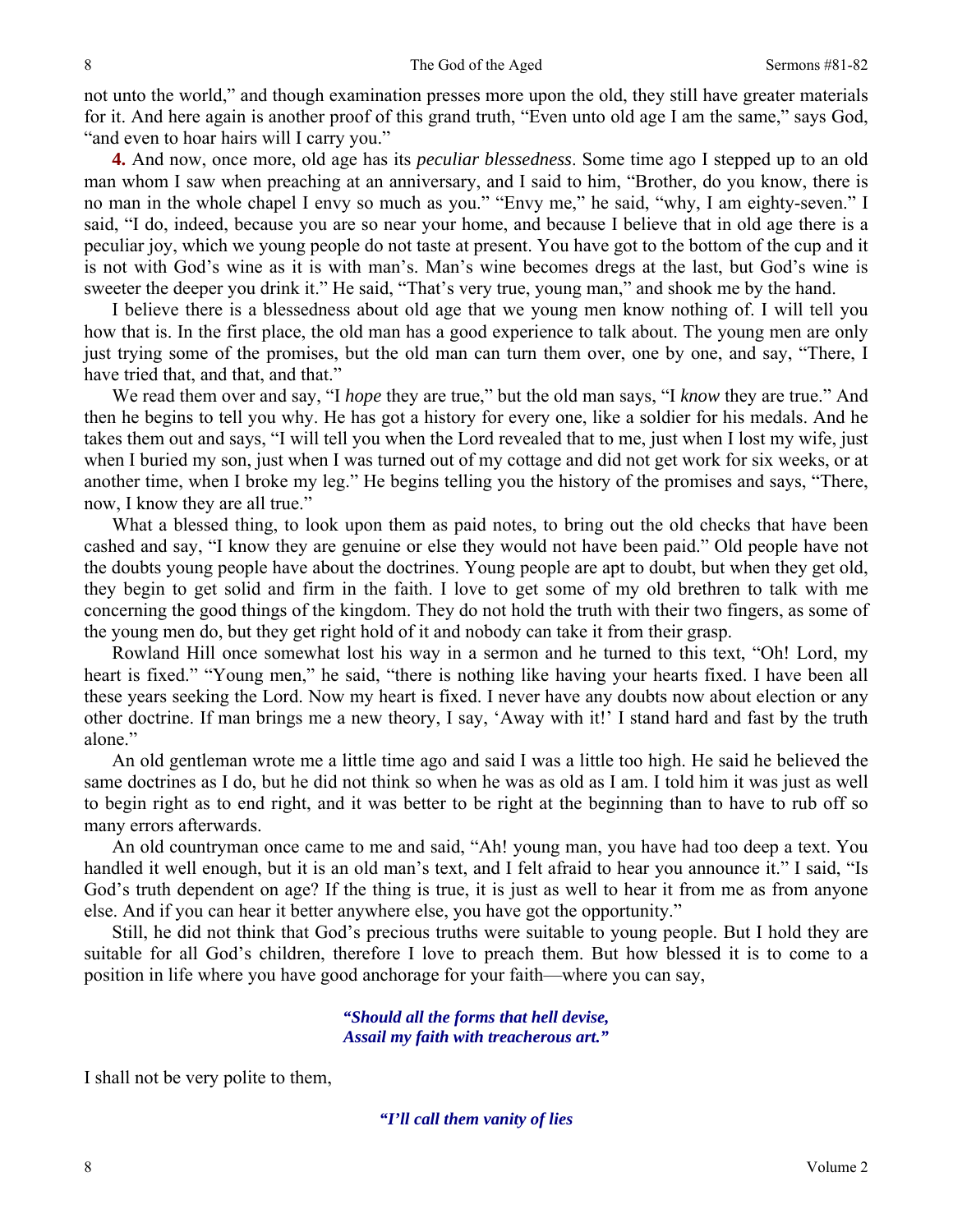#### Sermons #81-82 The God of the Aged

### *And bind the Gospel to my heart."*

And I think there are peculiar joys which the old Christian has, of another sort. And that is, he has peculiar fellowship with Christ, more than we have. At least, if I understand John Bunyan rightly, I think he tells us that when we get very near to heaven there is a very glorious land. "They came into the country of Beulah, whose air was very sweet and pleasant. The way lying directly through it, they solaced themselves there for a season. Yea, here they continually heard the singing of birds, and saw every day the flowers appear on the earth, and heard the voice of the turtle in the land.

"In this country, the sun shines night and day. Wherefore this was beyond the Valley of the Shadow of Death and also out of the reach of Giant Despair. Neither could they from this place so much as see Doubting Castle. Here they were within sight of the City they were going to. Also here met them some of the inhabitants thereof, for in this land the shining ones commonly walked, because it was upon the borders of heaven.

"In this land also, the contract between the Bride and the Bridegroom was renewed. Yea, here, 'as the bridegroom rejoiceth over the bride, so doth their God rejoice over them.' Here they had no want of corn and wine. For in this place they met with abundance of what they had sought for in all their pilgrimages. Here they heard voices from out of the City, loud voices, saying, 'Say ye to the daughter of Zion, Behold, thy salvation cometh. Behold, His reward is with him!' Here all the inhabitants of the country called them, 'the holy people, the redeemed of the Lord.'"

There are peculiar communings, peculiar openings of the gates of paradise, peculiar visions of glory, just as you come near to it. It stands to reason that the nearer you get to the bright light of the celestial city, the clearer shall be the air. And therefore, there are peculiar blessednesses belonging to the old, for they have more of this peculiar fellowship with Christ.

But all this only proves that Christ is the same, because when there are fewer earthly joys, He gives more spiritual ones. Therefore, again, it becomes the fact, "Even to old age I am he; and even to hoar hairs will I carry you."

**5.** And now, lastly, the aged saint has *peculiar duties*. There are certain things which a good man can do, which nobody else ought to do, or can do well. And that is one proof of divine faithfulness. For He says of His aged ones, "They shall bring forth fruit in old age," and so they do. I will tell you some of them.

*Testimony* is one of the peculiar duties of old men. Now, suppose I should get up and say, "I have not seen the righteous forsaken, nor his seed begging bread," someone would reply, "Why, you are not twenty-two yet. What do you know about it?" But if an old man gets up and says, "I have been young and now am I old; yet I have not seen the righteous forsaken, nor his seed begging bread," with what power that testimony comes!

Suppose I say to you, "Trust in God with all your troubles and trials. *I* can bear witness that He will not forsake you." You will reply, "Oh! yes, young man, but you have not had many troubles. You have not been a child of God above these six years, how should you know?" But up gets an old Christian and well do I remember an ancient Christian rising up at the sacramental table and saying, "Dear brethren, we are met again around this table, and I think all an old man can do is to bear testimony to his Master. These five-and-forty years I have walked in His truth. Young people, hear what I have to say. He has been my God these five-and-forty years and I have no fault to find with Him. I have found religion's ways to be ways of pleasantness and her paths to be paths of peace."

You know, if you hear an old man talk, you pay greater attention to what he says from the fact that he is old. I remember hearing the late Mr. Jay. I fancy that if I had heard the same sermon preached by a young man, I should not have thought so much of it. But there appeared such a depth in it because it came from an old man, standing on the borders of the grave. It was like an echo of the past coming to me, to let me hear of my God's faithfulness, that I might trust for the future.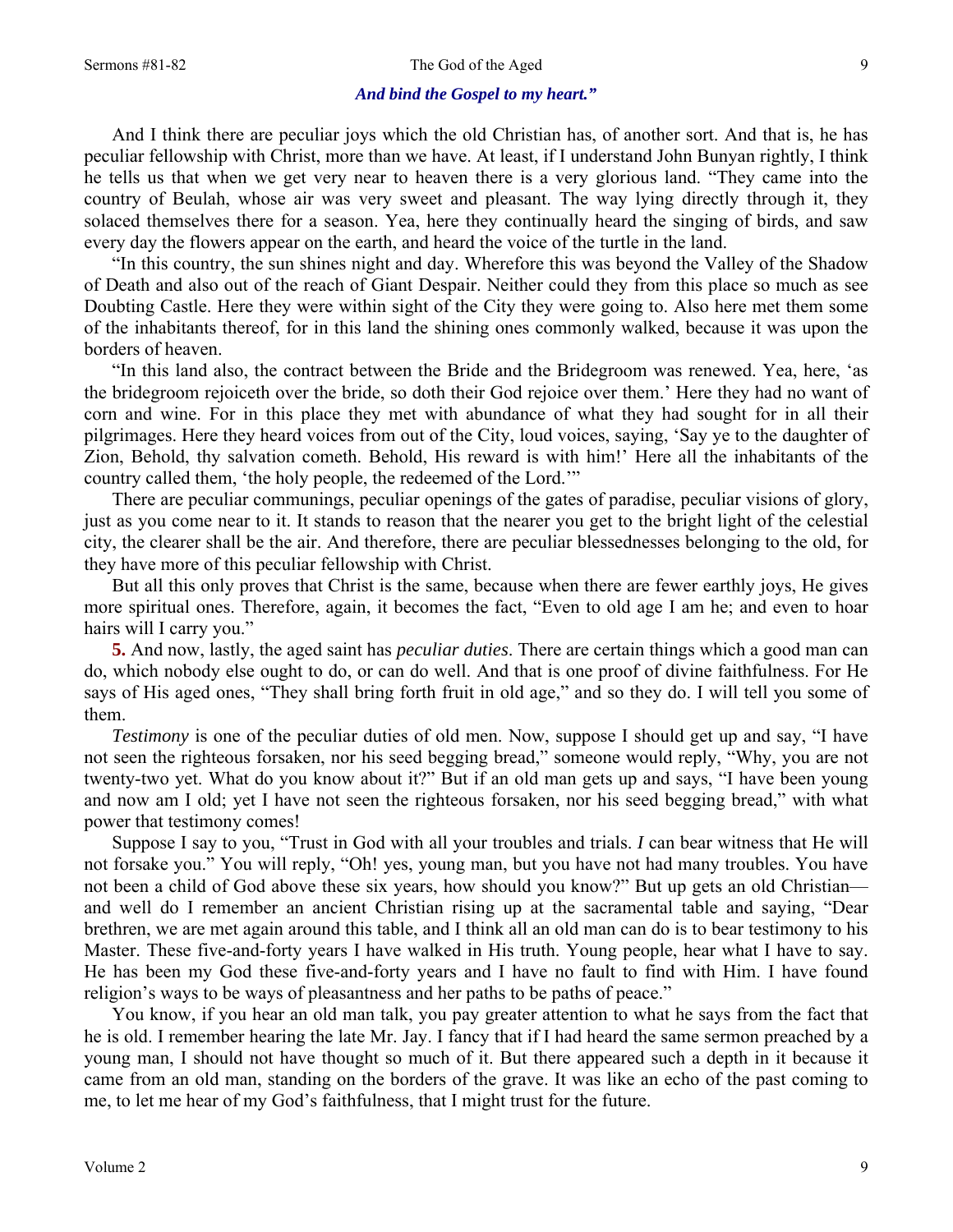Testimony is the duty of old men and women. They should labor whenever they can to bear testimony to God's faithfulness and to declare that now also, when they are old and grey-headed, their God forsakes them not.

There is another duty which is peculiarly the work of the aged and that is the work of comforting the young believer. There is no one more qualified that I know of than a kindhearted old man to convert the young. I know that down in some parts of the country there is a peculiar breed of old man, who for the good of the church, I heartily hope will soon become extinct.

As soon as they see a young believer, they look at him with suspicion, expecting him to be a hypocrite. They go off to his house and find everything satisfactory, but they say, "I was not so confident as that when I was young. Young man, you must be kept back a bit." Then there are some hard questions put and the poor young child of God gets hardly pressed, and is looked upon with suspicion, because he does not come up to their standard.

But the men I allude to are such as some I have here, with whom I delight to speak, who tell you not hard things, but utter gentle words. Who say, "I was imprudent when I was a young man. I know that when I was a little child, I could not have answered these questions. I do not expect so much from you as from one who is a little older." And when the young Christian comes to them they say, "Do not fear, I have gone through the waters and they have not overflown me, and through the fire and have not been burned. Trust in God 'for down to old age he is the same, and to hoar hairs he will carry you.'"

Then there is another work that is the work of the old and that is the work of *warning*. If an old man were to go out in the middle of the road and shout out to you to stop, you would stop sooner than you would if a boy were to do it, for then you might say, "Out of the way, you young rascal," and go on still. The warnings of the old have great effect and it is their peculiar work to guide the imprudent and warn the unwary.

Now I have done, except the application. And I want to speak to three classes of persons.

What a precious thought, young men and women, is contained in this text, "That even to old age God will be the same to you; and even down to your hoar hairs he will not forsake you!" You want a safe investment, well, here is an investment safe enough. A bank may break, but heaven cannot. A rock may be dissolved, and if I build a house on that, it may be destroyed.

But if I build on Christ, my happiness is secure forever. Young man! God's religion will last as long as you will. His comforts you will never be able to exhaust in all your life, but you will find that the bottle of your joys will be as full when you have been drinking seventy years, as it was when you first began.

Oh! do not buy a thing that will not last you, "Eat ye that which is good, and let your soul delight itself in fatness." Oh! how pleasant it is to be a young Christian! How blessed it is to begin in the early morning to love and serve God! The best old Christians are those who were once young Christians. Some aged Christians have but little grace, for this reason—that they were not young Christians.

Oh! I have sometimes thought that if there is any man who will have an abundant entrance into heaven, it is the man who in early life was brought to know the Lord. You know, going into heaven will be like the ships going into harbor. There will be some tugged in almost by miracle, "saved so as by fire." Others will be going in just with a sheet or two of canvas—they will "scarcely be saved!"

But there will be some who will go in with all their canvas up and unto these "an abundant entrance shall be ministered into the kingdom of their God and Saviour." Young people! It is the ship that is launched early in the morning that will get an abundant entrance and come into God's haven in full sail.

Now, you middle-aged men, you are plunged in the midst of business and are sometimes supposing what will become of you in your old age. But is there any promise of God to you when you suppose about tomorrows? You say, "Suppose I should live to be as old as so and so, and be a burden upon people, I should not like that."

Don't get meddling with God's business, leave His decrees to Him. There is many a person who thought he would die in a workhouse, that has died in a mansion, and many a woman that thought she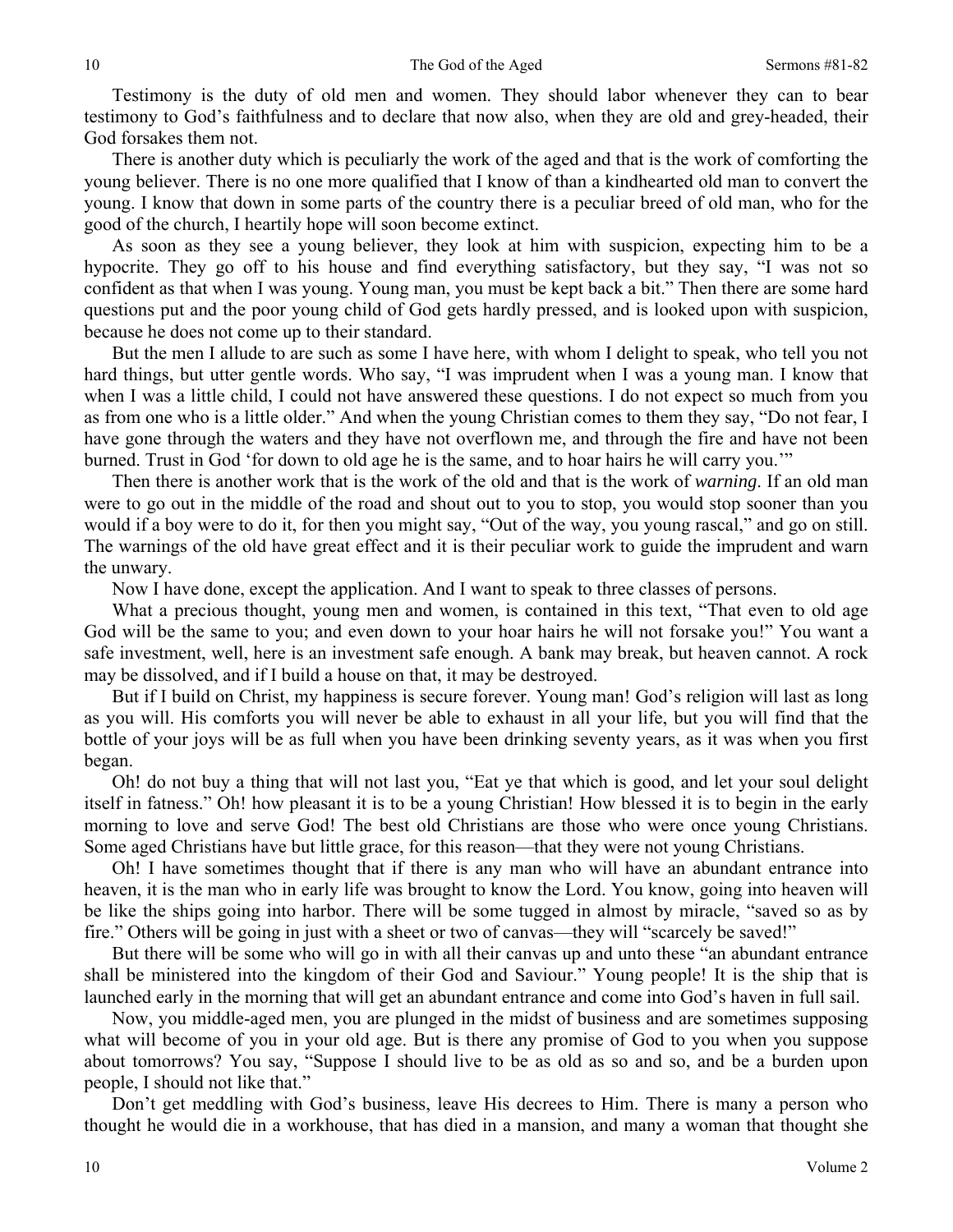would die in the streets, has died in her bed, happy and comfortable, singing of providential grace and everlasting mercy.

Middle aged man! Listen to what David says again, "I have been young, and now am old; yet have I not seen the righteous forsaken, nor his seed begging bread." Go on, then, unsheathe your sword once more. "The battle is the LORD'S." Leave your declining years to Him and give your present years to Him. Live to Him now and He will never cast you away when you are old.

Do not lay up for old age and keep back from the cause of God, but rather trust God for the future. Be "diligent in business," but take care you do not hurt your spirit by being too diligent, by being grasping and selfish. Remember you will—

## *"Want but little here below, Nor want that little long."*

And lastly, my dear venerable fathers in the faith, and mothers in Israel, take these words for your joy. Do not let the young people catch you indulging in melancholy, sitting in your chimney corner, grumbling and growling, but go about cheerful and happy, and they will think how blessed it is to be a Christian. If you are surly and fretful, they will think the Lord has forsaken you. But keep a smiling countenance and they will think the promise is fulfilled, "And even to your old age I am he; and even to hoar hairs will I carry you; I have made, and I will bear; even I will carry, and will deliver you."

Do, I beseech you, my venerable friends, try to be of a happy temperament and cheerful spirit, for a child will run away from a surly old man. But there is not a child in the world but loves his grandpapa if he is cheerful and happy. You can lead us to heaven if you have got heaven's sunlight on your face, but you will not lead us at all if you are cross and ill-tempered, for then we shall not care about your company.

Make yourselves merry with the people of God and try to live happily before men. For so will you prove to us—to a demonstration, that even to old age God is with you, and that when your strength fails, He is still your preservation. May God Almighty bless you, for the Savior's sake! Amen.

*The foregoing sermon exceeding the limits of the usual Penny Number, and it being desirous that it should be given in full, it has been deemed advisable to make the present a double number. The two appended Tracts have been inserted as a specimen of a series called, "The New Park Street Tracts," printed in large type, at 1s. 4d. per 100.* 

## **THE NEW PARK STREET TRACTS**

## *EDITED BY THE REV. C. H. SPURGEON*

Printed and Sold By the Publishers, ALABASTER & PASSMORE, No. 34,Wilson Street, Finsbury Square; to be had also of J. Paul, Chapter-house Court, Paternoster Row, G. J. Stevenson, 54, Paternoster Row, and of all Booksellers.

## **THE INFIDEL'S SERMON TO THE PIRATES**

A NATIVE of Sweden, who had imbibed infidel views, had occasion to go from one port to another in the Baltic Sea. When he came to the place from where he expected to sail, the vessel was gone. On inquiring, he found a fishing boat going the same way, on which he embarked. After being, for some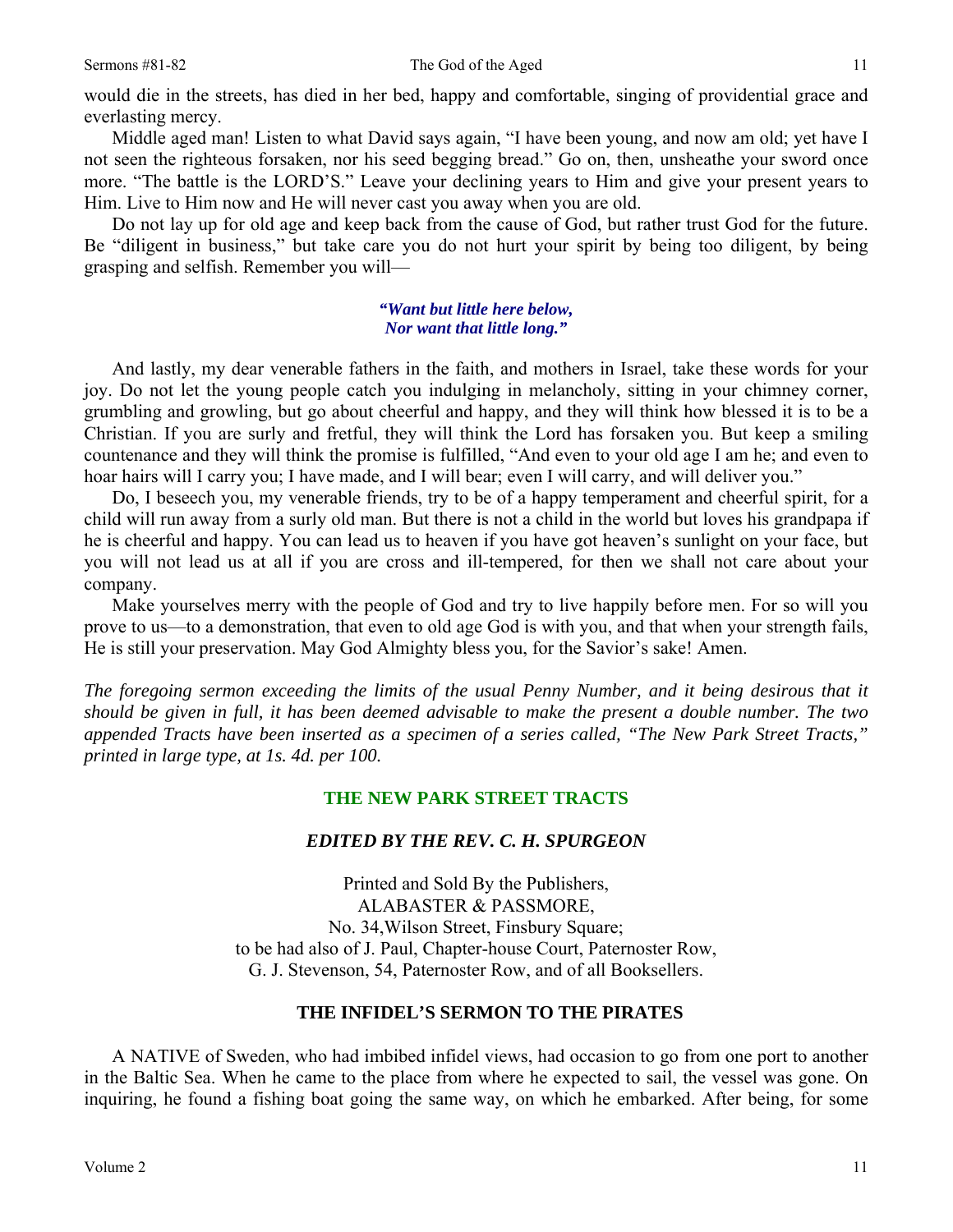time out to sea, the men, observing that he had several trunks and chests on board, concluded he must be very rich, and therefore agreed among themselves to throw him overboard.

This he heard them express, which gave him great uneasiness. However, he took occasion to open one of his trunks, which contained some books. Observing this, they remarked among themselves that it was not worth while to throw him into the sea, as they did not need any books, which they supposed were all the trunks contained.

They asked him if he were a priest. Hardly knowing what reply to make them, he told them he was. And at this they seemed much pleased and said they would have a sermon on the next day, as it was the Sabbath. This increased the anxiety and distress of his mind, for he knew himself to be as incapable of such an undertaking as it was possible for anyone to be, as he knew very little of the Scriptures, neither did he believe in the inspiration of the Bible.

At length, they came to a small rocky island, perhaps a quarter of a mile in circumference, where was a company of pirates, who had chosen this little sequestered spot to deposit their treasures. He was taken to a cave and introduced to an old woman, to whom they remarked that they were to have a sermon preached the next day. She said she was very glad of it, for she had not heard the Word of God for a great while.

His was a trying case, for preach he must, still he knew nothing about preaching. If he refused, or undertook to preach and did not please, he expected it would be his death. With these thoughts, he passed a sleepless night, and in the morning his mind was not settled upon anything. To call upon God, whom he believed to be inaccessible, was altogether vain. He could devise no way whereby he might be saved. He walked to and fro, still shut up in darkness, striving to collect something to say to them, but could not think of even a single sentence.

When the appointed time for the service arrived, he entered the cave where he found the men assembled. There was a seat prepared for him and a table with a Bible on it. They sat for the space of half an hour in profound silence, and even then, the anguish of his soul was as great as human nature was capable of enduring.

At length these words came to his mind, "Verily, there is a reward for the righteous: verily, there is a God that judgeth in the earth." He arose and delivered them. Then other words presented themselves and so on, till his understanding became opened and his heart enlarged in a manner astonishing to himself. He spoke upon subjects suited to their condition. The reward of the righteous, the judgments of the wicked, the necessity of repentance, and the importance of a change of life.

The matchless love of God to the children of men had such a powerful effect upon the minds of these wretched beings, that they were melted into tears. Nor was he less astonished at the unbounded goodness of Almighty God, in thus interposing to save his spiritual as well as his natural life. And well might he exclaim, "This is the Lord's doing and marvellous in our eyes."

Under a deep sense of God's goodness, his heart became filled with thankfulness, which it was out of his power to express. What a marvellous change was thus suddenly brought about by divine interposition! He who a little while before disbelieved in communion with God and the soul, became as humble as a little child. And they who were so lately meditating on his death, now were filled with love and goodwill towards each other, particularly towards him, manifesting affectionate kindness and willing to render him all the assistance in their power.

The next morning they fitted out one of their vessels and conveyed him where he desired. From that time he became a changed man. From being a slave to the influence of infidelity, he was brought to be a sincere believer in the power and efficacy of the truth as it is in Jesus.

[How marvelous the providence of God and the sovereignty of His grace! Who is he that has stepped beyond the range of Almighty love? Or has sinned too much to be forgiven? Reader! Are you an infidel? What would you do in a similar situation? What other doctrine than that of Scripture would benefit pirates? Certainly not your own.

12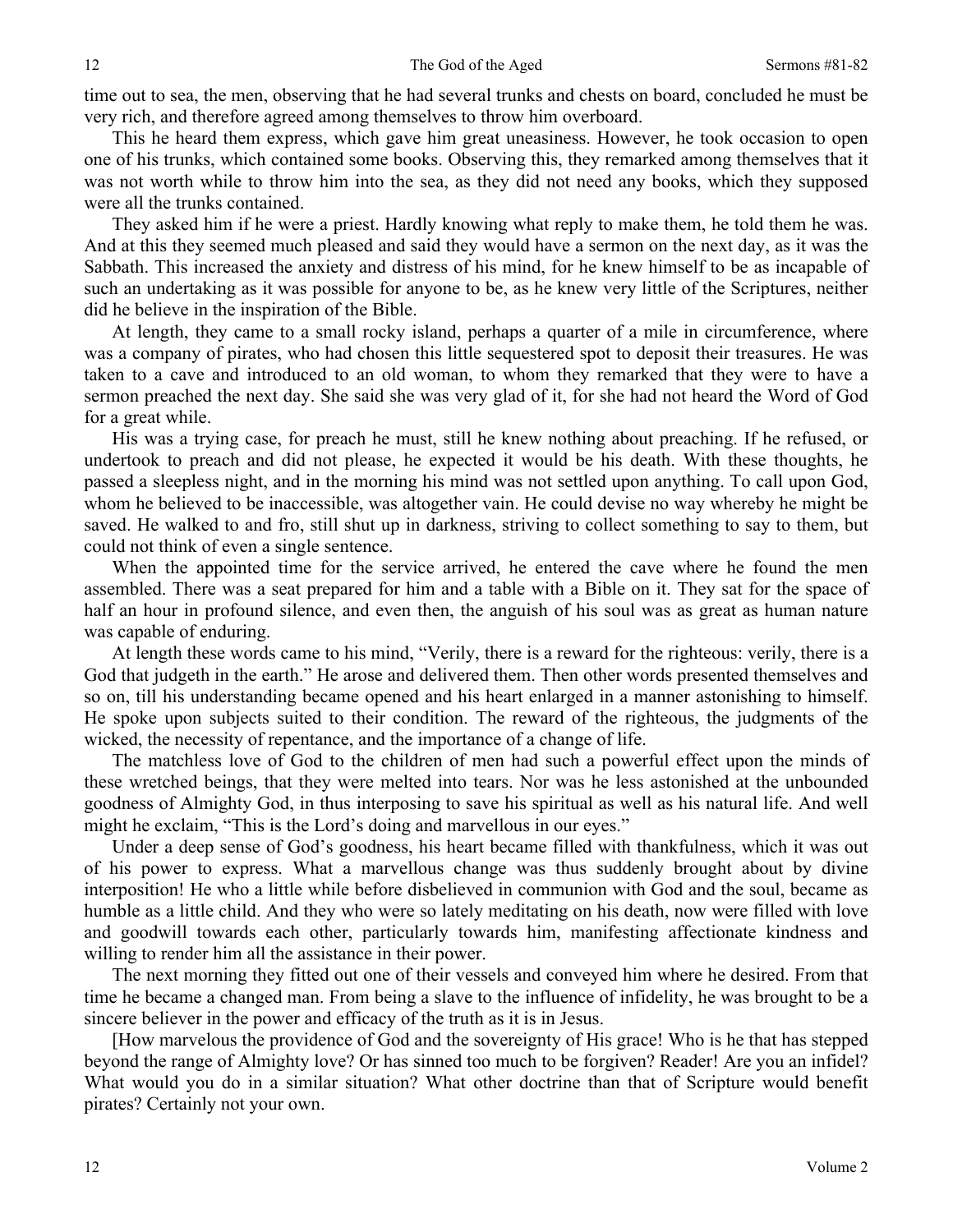What would you like to teach your own children? Certainly not your own sentiments. You feel that you would not wish to hear your own offspring blaspheming God. Moreover, forgive us if we declare our opinion, that you know that there is a God, though with your lips you deny Him. Think, we beseech you, of your Maker and of His Son, the Savior, and may eternal love bring even you to the Redeemer. C. H. S.]

## **NO. 3—THE ACTRESS**

AN actress, in one of the English provincial or country theatres, was one day passing through the streets of the town in which she then resided, when her attention was attracted by the sound of voices, which she heard in a poor cottage before her. Curiosity prompted her to look in at an open door, where she saw a few poor people sitting together, one of whom, at the moment of her observation, was giving out the following hymn, which the others joined in singing,

## *"Depth of mercy! Can there be Mercy still reserved for me?"*

The tune was sweet and simple, but she heeded it not. The words had riveted her attention and she stood motionless, until she was invited to enter by the woman of the house, who had observed her standing at the door. She complied and remained during a prayer which was offered up by one of the little company. And uncouth as the expressions might seem in her ears, they carried with them a conviction of sincerity on the part of the person then employed.

She left the cottage, but the words of the hymn followed her. She could not banish them from her mind, and at last she resolved to procure the book which contained the hymn. The more she read it, the more decided her serious impressions became. She attended the ministry of the Gospel, read her hitherto neglected and despised Bible, and bowed herself in humility and contrition of heart before Him whose mercy she felt she needed, whose sacrifices are those of a broken heart and a contrite spirit, and who has declared that therewith He is well-pleased.

Her profession, she determined at once, and forever, to renounce. And for some little time excused herself from appearing on the stage, without, however, disclosing her change of sentiments or making known her resolution finally to leave it.

The manager of the theater called upon her one morning and requested her to sustain the principal character in a new play which was to be performed the next week for his benefit. She had frequently performed this character to general admiration. But she now, however, told him her resolution never to appear as an actress again, at the same time giving her reasons.

At first he attempted to overcome her scruples by ridicule, but this was unavailing. He then represented the loss he would incur by her refusal and concluded his arguments by promising that if to oblige him she would act on this occasion, it should be the last request of the kind he would ever make.

Unable to resist his solicitations, she promised to appear, and on the appointed evening went to the theater. The character she assumed required her, on her first entrance, to sing a song. And when the curtain was drawn up, the orchestra immediately began the accompaniment. But she stood as if lost in thought and as one forgetting all around her and her own situation. The music ceased, but she did not sing.

And supposing her to be overcome by embarrassment, the band again commenced. A second time they paused for her to begin and still she did not open her lips. A third time the air was played and then, with clasped hands and eye suffused with tears, she sang, not the words of the song, but—

> *"Depth of mercy! Can there be Mercy still reserved for me!"*